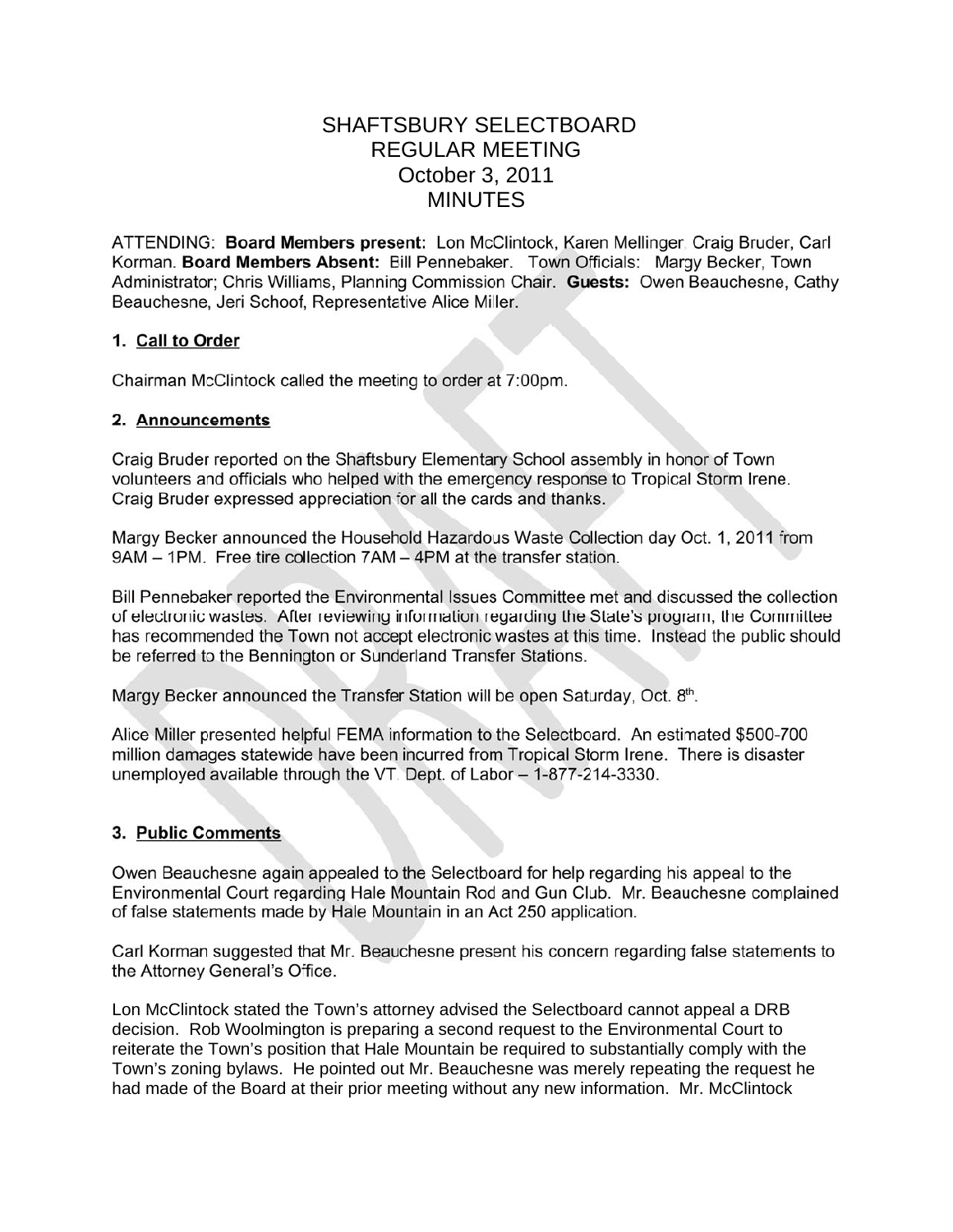stated the Selectboard cannot by law instruct the Zoning Administrator to withraw permits which have been issued.

### **4. Conflict of Interest Statement**

Chairman McClintock inquired if any Board member had a conflict of interest with any matter on the agenda. No conflict noted for the record.

# 5. Planning Commission Appointment:

Karen Mellinger made the motion to appoint Abigail Beck to the Planning Commission for a term of 2 years expiring April 1, 2013. Ms. Beck appeared before the Board addressing her reasons for seeking the appointment and responded to questions from the Board. The motion to appoint Ms. Beck was carried unanimously.

### 6. VLCT Health Trust

Town Administrator Margy Becker and Karen Mellinger explained changes in the VLCT Health Trust's business model. The self-insurance pool with 'reinsurance' no longer exists. The Trust is now providing broker services in tandem with Hickok & Boardman. Ms. Mellinger spoke in favor of rejoining the Trust. Craig Bruder spoke against the concept of 'broker of record'. He stated his support for remaining with Wills Insurance. The Selectboard agreed to table action until October 17<sup>th</sup>, pending a meeting with Wills Insurance to discuss their ability to provide detailed analysis of plan options that will be useful in the upcoming budget process.

# 7. Open Meeting Law Complaint

Lon McClintock summarized the Attorney General's findings with regards to a complaint brought against the DRB. The Attorney General found the Town had violated the open meeting law by not making meeting minutes available within 5 days. The Town Administrator was asked to circulate the Attorney General's decision to all Boards and Commissions.

8. Listers Fees - discussions tabled.

# 9. Bennington College - Caterer's Licenses

Craig Bruder made the motion to have the President's House on Mattison Road designated as a pre-approved location for catering events per state liquor license regulations rule 5(a). Karen Mellinger seconded. The motion carried unanimously.

### 10. Personnel Policy Work Session:

A Selectboard workshop meeting on the personnel policies will take place at 6PM on Wednesday, October 19th.

### **11. Town Administrator Report**

Margy Becker reported on the Household Hazardous Waste Collection Day. She announced she would be participating in another meeting with FEMA representatives, who would be inspecting the Fire House damage. Budget letters had not been sent yet to department heads.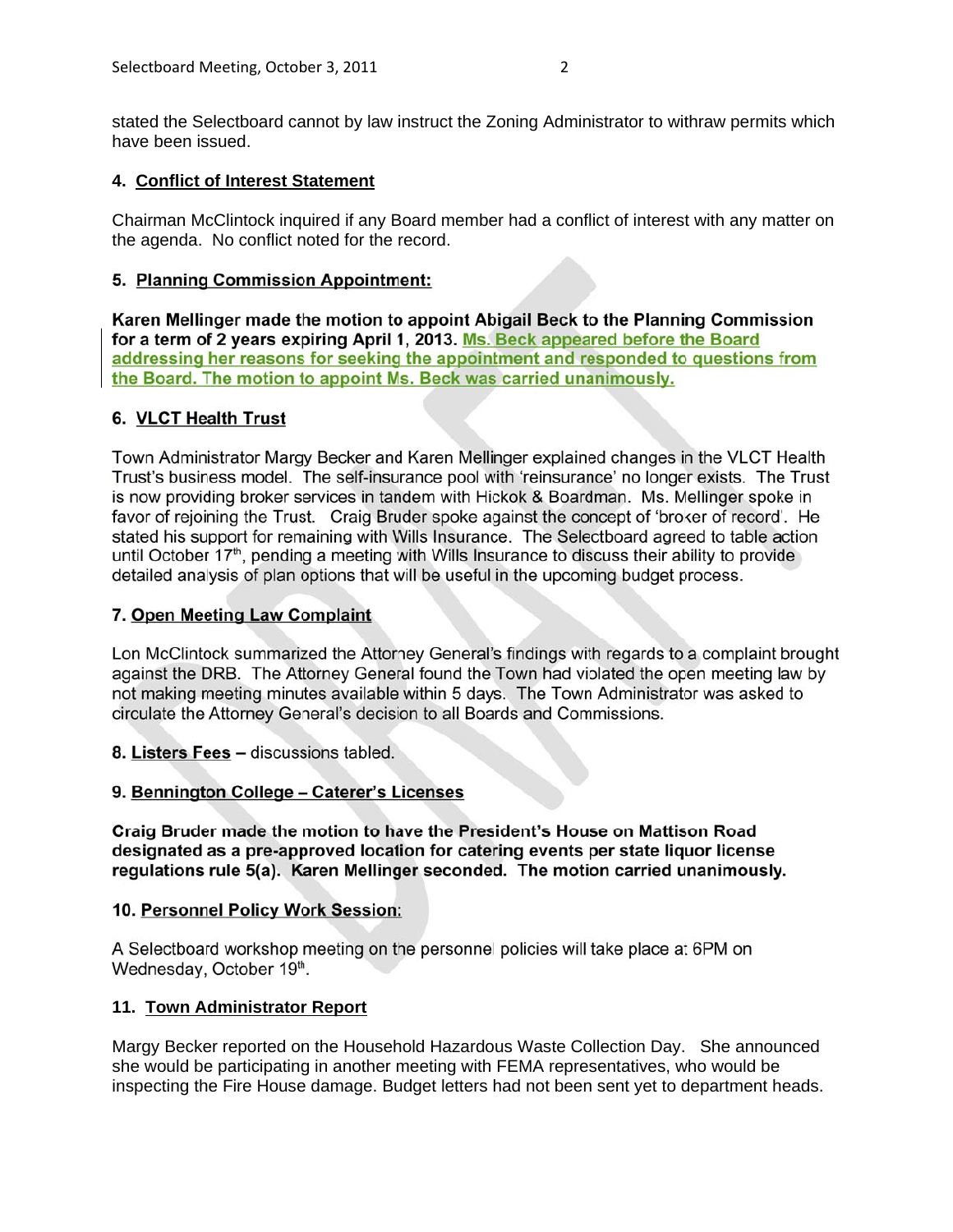### **12. Other Business**

Bill Pennebaker announced the upcoming Planning Commission public hearing on the proposed flood hazard regulations on Thursday, Oct. 13 at 7:00PM.

The Selectboard agreed to hold an informational hearing on proposed FEMA maps. No date was set.

Bill Pennebaker reported he learned at a recent meeting regarding the SWIP (regional Solid Waste Implementation Plan) that Glastenbury is barred from use of the Shaftsbury Transfer Station. Their solid waste must be hauled out-of-state until they are a member of the SWIP.

Lon McClintock spoke about the need to clarify the Selectboard's action with regards to the moratorium on commercial composting.

Karen Mellinger made the motion that the Selectboard is referring the interim bylaw and issue of a commercial composting moratorium to the Planning Commission for further study. The Selectboard requests the Planning Commission provide a status report of its considerations by January 10<sup>th</sup>, 2012. Carl Korman seconded. The motion carried unanimously.

It was agreed that the Board will move forward with the Road Foreman's probationary evaluation due by the end of October. The Town Administrator will circulate the performance evaluation form. There will be a 6PM executive session at the conclusion of the October 17 meeting.

Halloween road closures were discussed. Karen Mellinger made the motion that the Town close Cleveland Avenue from  $5 - 8$  PM on Monday. October 31<sup>st</sup> for trick or treating activities. Bill Pennebaker seconded. The motion carried unanimously.

### 12. Approval of Minutes

Action on the minutes of September 19<sup>th</sup> was tabled, pending corrections and language change suggestions from Carl Korman.

Karen Mellinger made the motion to approve minutes for September 22, 2011 with amendments. Bill Pennebaker seconded. Motion carried 4-0-1, Bill Pennebaker abstaining.

### 13. Approval of Warrants

RETIREMENT WARRANT 12R IN THE AMOUNT OF \$131.39. Craig Bruder made the motion to approve retirement warrant 12R in the amount of \$131.39. Karen Mellinger seconded. Motion carried unanimously.

PAYROLL WARRANT PR12 IN THE AMOUNT OF \$6,396.31.

**Karen Mellinger made the motion to approve payroll warrant PR#12 in the amount of \$6,396.31. Craig Bruder seconded. Motion carried unanimously.**

PAYROLL WARRANT PR13 IN THE AMOUNT OF \$11,825.29.